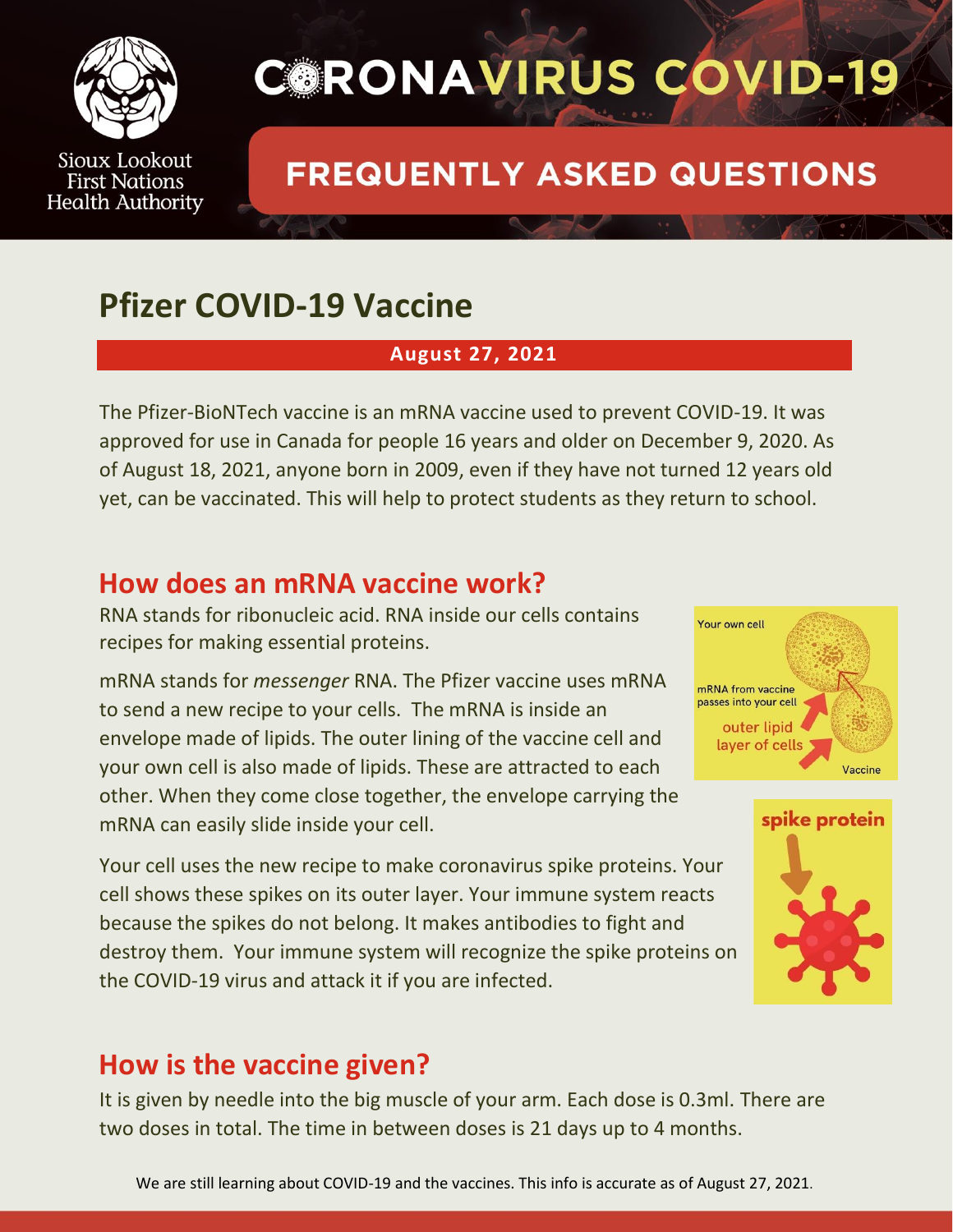

# **CORONAVIRUS COVID-19**

## **FREQUENTLY ASKED QUESTIONS**

#### **How well does it work?**

In vaccine trials, it was as much as 95% effective at preventing infection around two weeks after the second dose. The vaccine might be less effective in the elderly and those with a weak immune system. In youth  $12 - 15$ , it is 100% effective.

### **What are the side effects of the vaccine?**

The common side effects include pain at the injection site, body chills, tiredness, and fever. These side effects go away on their own in a day or so. As with all vaccines, allergies or other serious reactions can happen. This is rare.

Health Canada continuously reviews the safety and effectiveness of vaccine. If there are concerns, they respond quickly to ensure the safety of Canadians. No major concerns have been identified so far.

### **Can children get the vaccine?**

Vaccine clinical trials are underway. It is possible that children under 12 will be able to get this vaccine in the coming months.

### **If I am pregnant or breastfeeding, can I get this vaccine?**

Yes, you can. If you are pregnant, it is recommended that you get fully vaccinated as there are risks around COVID-19 during pregnancy.

### **I have allergies. Can I get the vaccine?**

Yes but speak with a community health physician before being vaccinated. You may have to wait 30 minutes before leaving the clinic to make sure you are feeling well.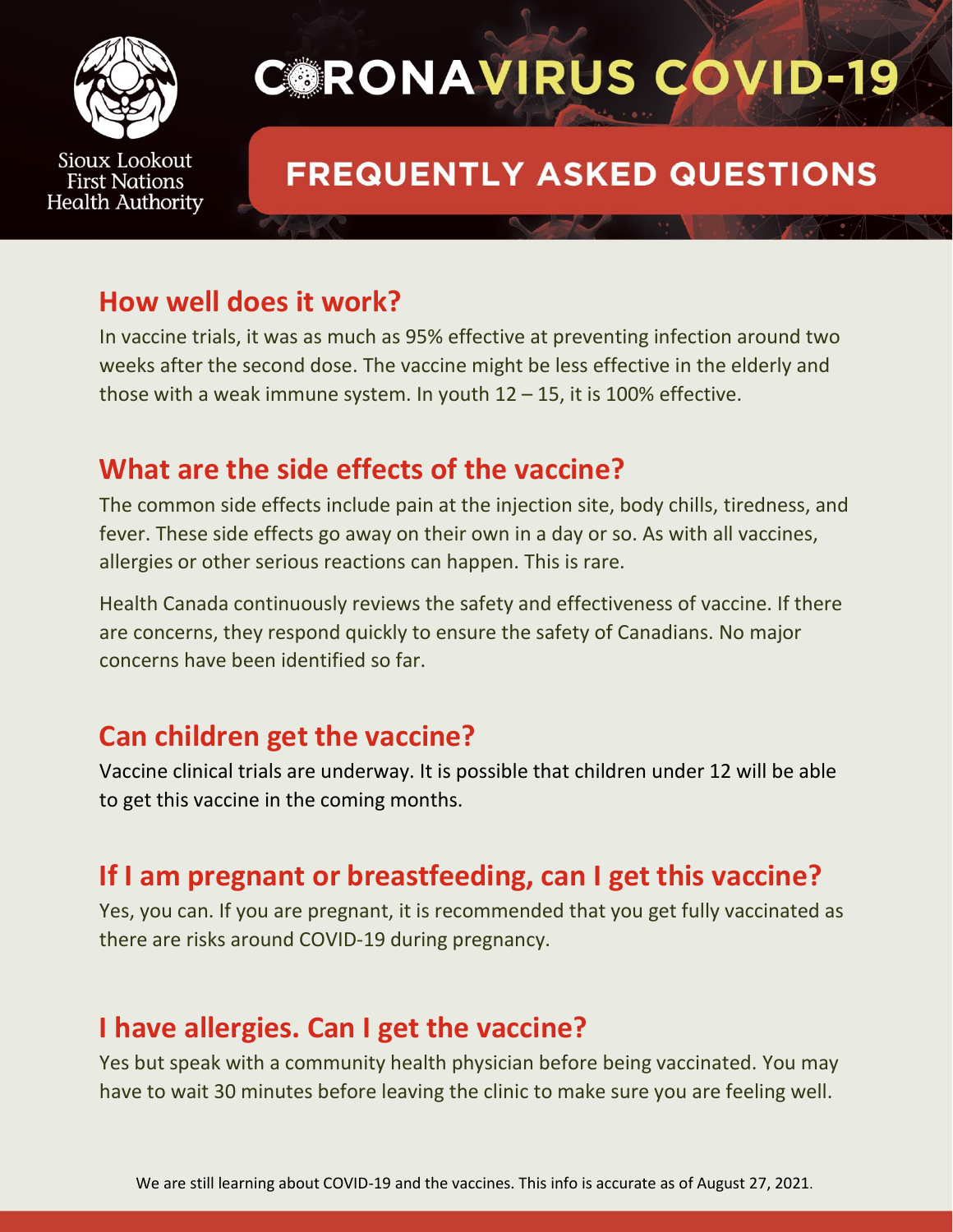

# **CORONAVIRUS COVID-19**

## **FREQUENTLY ASKED QUESTIONS**

### **I had COVID-19. Should I get the vaccine?**

Yes, you should get the vaccine even if you had COVID-19. But, if you are sick right now, or have been in the past 3 months, talk with your community health team first.

### **Can I get COVID-19** *after being vaccinated***?**

Yes, you can. You do have a much lower risk of getting sick or having severe symptoms. Caution is needed because of the widely spread Delta variant. Get fully vaccinated and practice public health measures to help you to lower your risks of becoming sick with COVID-19 or the Delta variant.

### **Will it protect me against variants?**

Studies show that Pfizer vaccine is effective against Alpha and Delta variants. But as some variants are easier to spread and easier to catch, public health measures are still needed to help protect yourself.

### **How long will the vaccine protect me?**

Studies show that protection level from mRNA vaccines such as Pfizer decreases over time. As of August 18, 2021, a third dose will be offered to people in certain high-risk groups. This list will change, so check with your community health nurse to see if you are eligible. The third dose will help give the extra protection needed against the Delta variant for:

- people who have had organ transplants
- hematological cancer patients on treatment
- people being treated with anti-CD20
- people who live in high-risk congregate care settings such as long-term care and retirement homes, and elder care lodges.